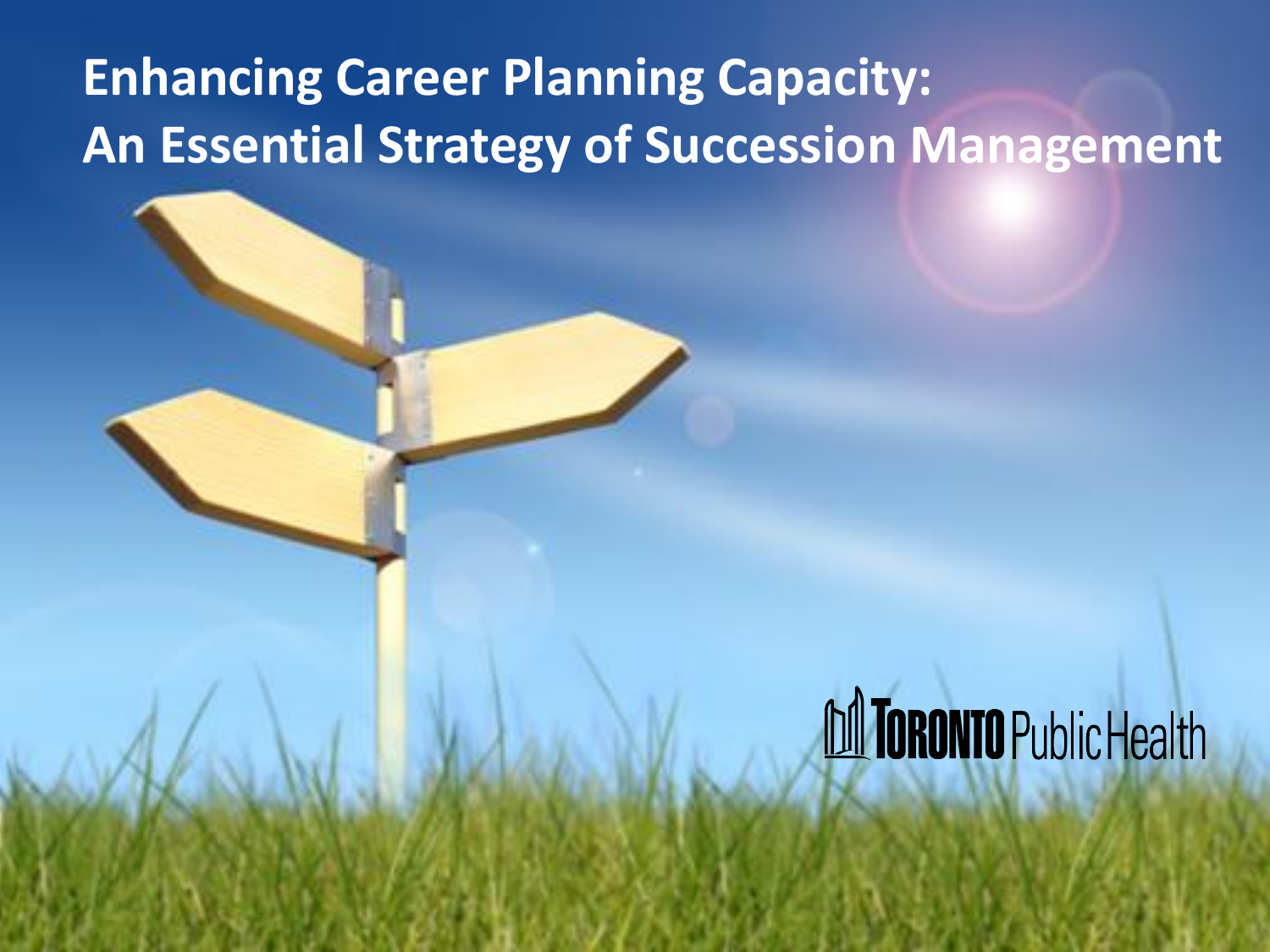#### Agenda

• **Succession management and career planning**

• **TPH career planning pilot**

• **Results of the evaluation**

• **Revisions to the career planning initiative**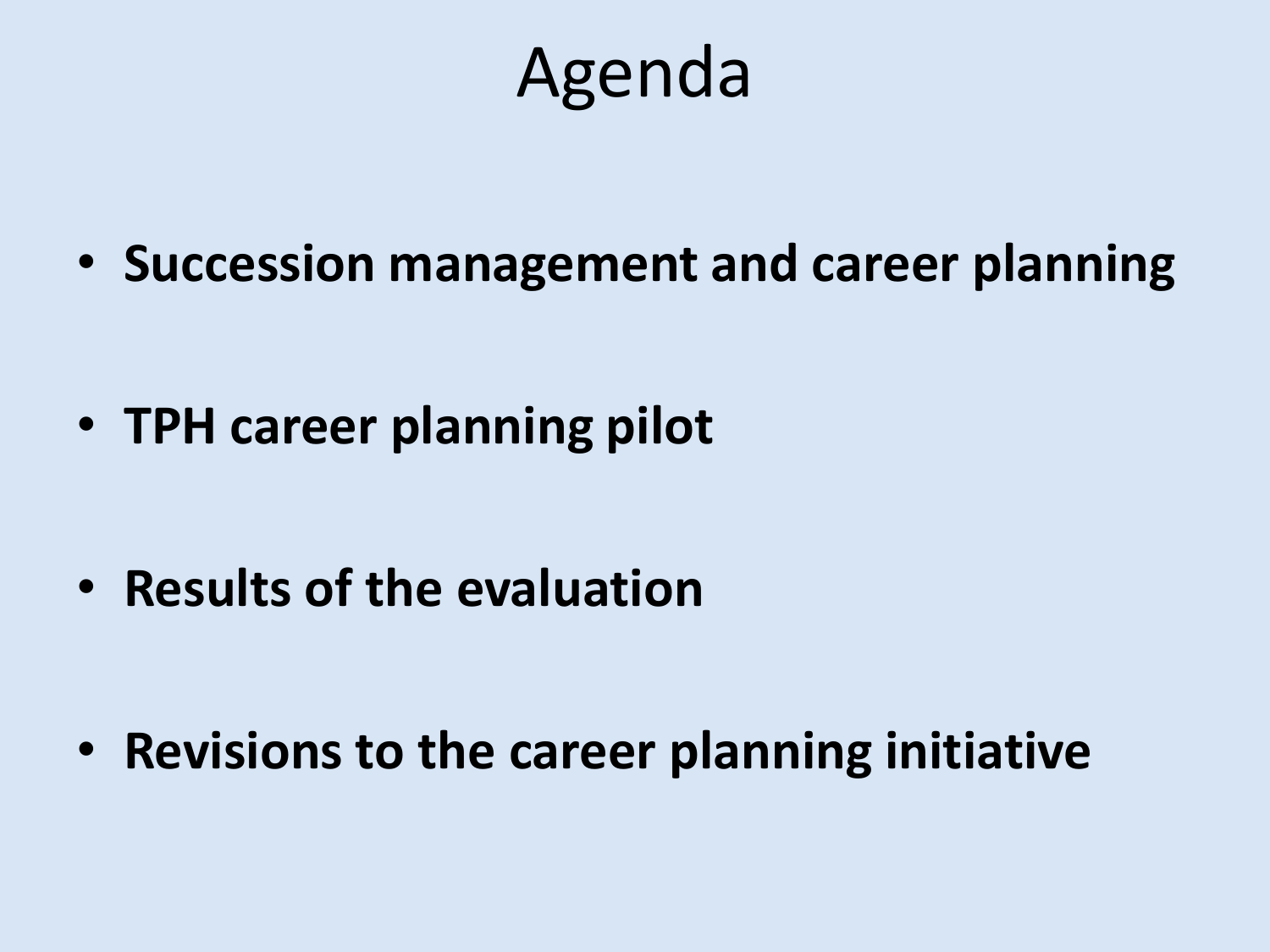$\mathbf{P}_{\mathbf{1}}$ 88 8 R  $\boldsymbol{\mathcal{S}}$ 8 8  $\mathbf{P}$  $\bullet$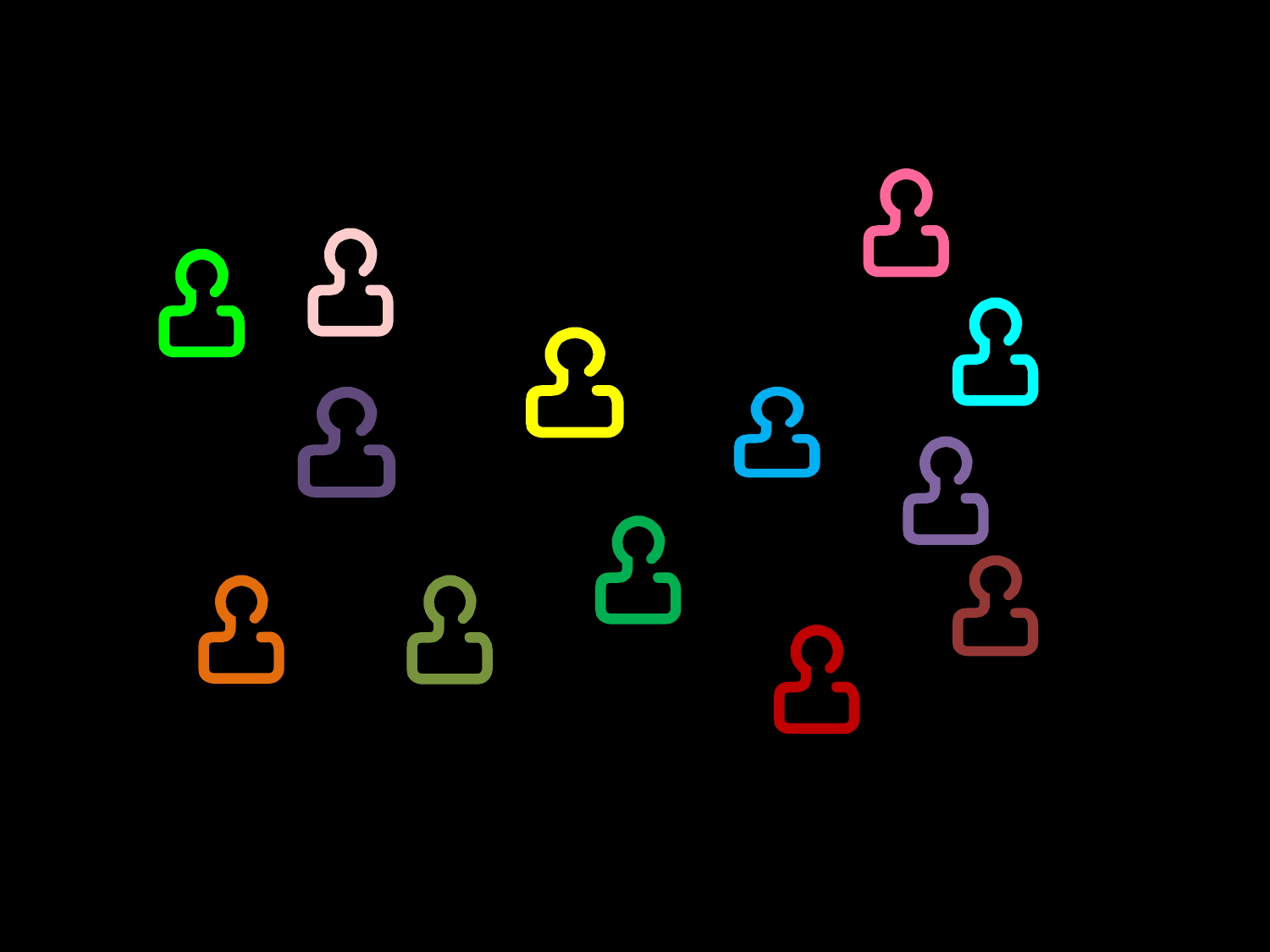#### **Definition of Succession Management**

*"Succession management is a strategic, systematic and deliberate set of processes that are put in place by an organization to encourage, and facilitate individual development or advancement, and to ensure continuity in key positions."* 

*Corporate HR, City of Toronto*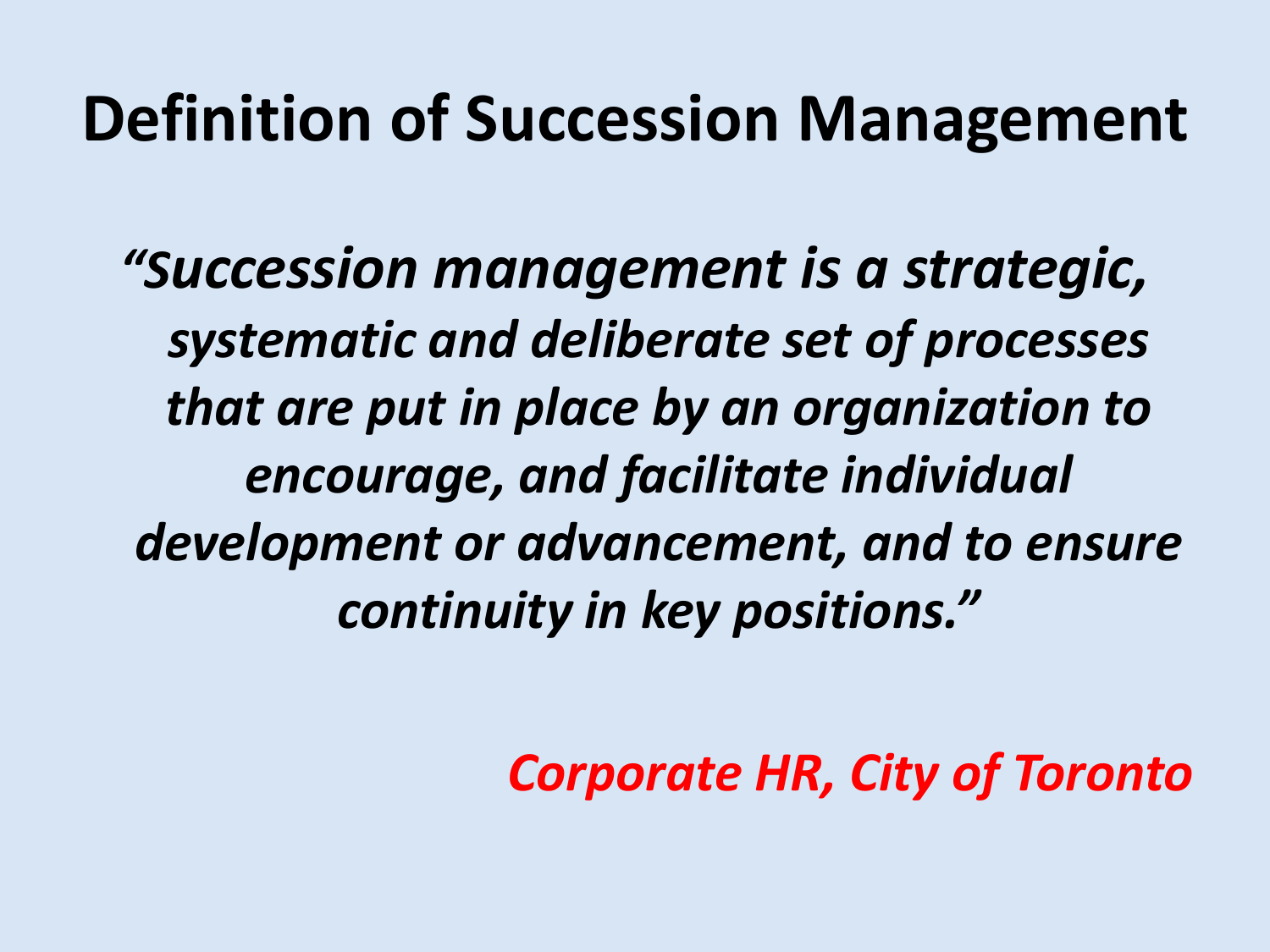#### **Succession Management Plan**

- •**Performance management**
- •**Coaching**
- •**Management development program**
- •**Career planning**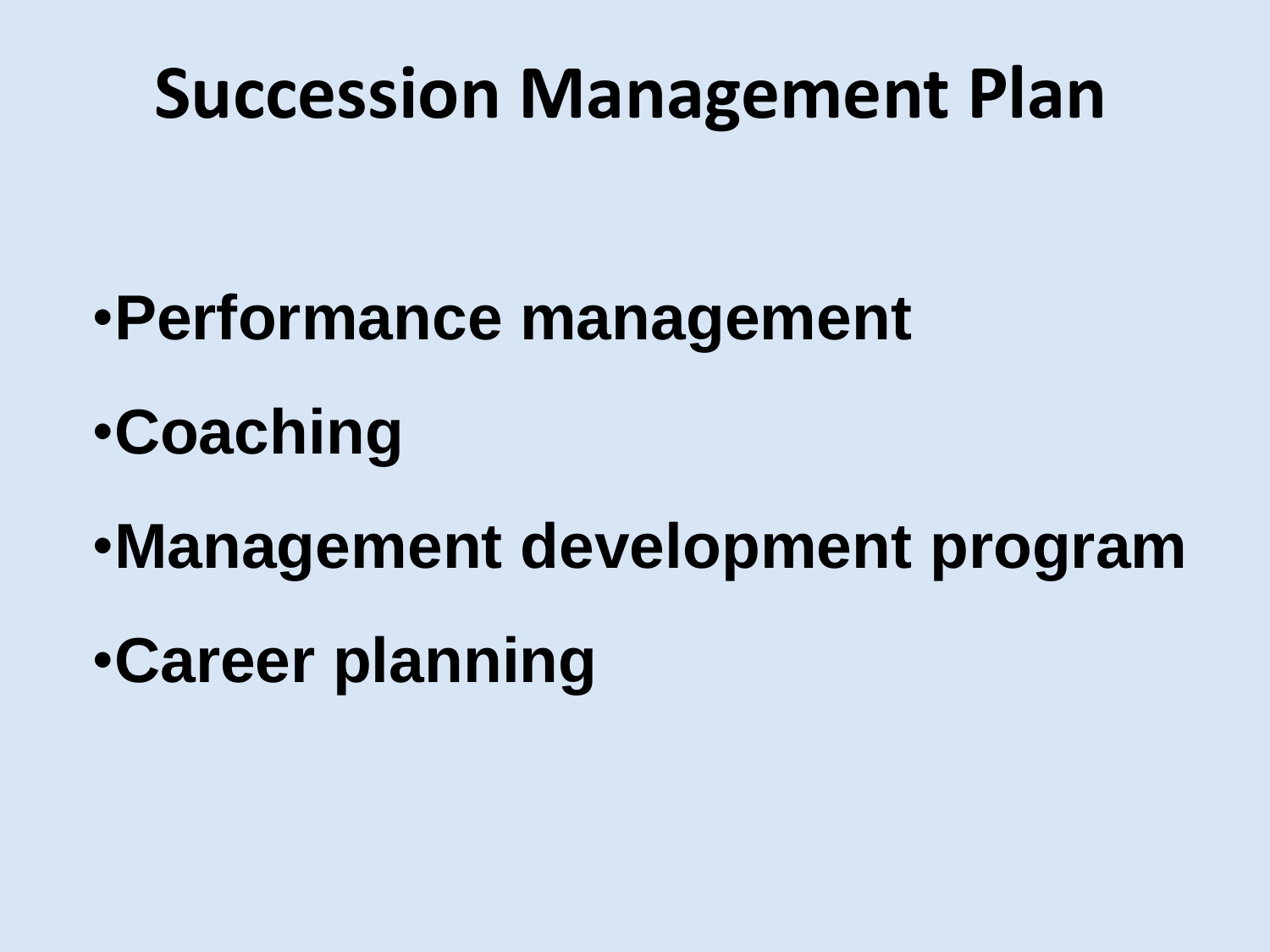#### **Career Planning Pilot**

- •**Five phase model**
- •**Workshop and work book**
- •**Pilot with 63 staff**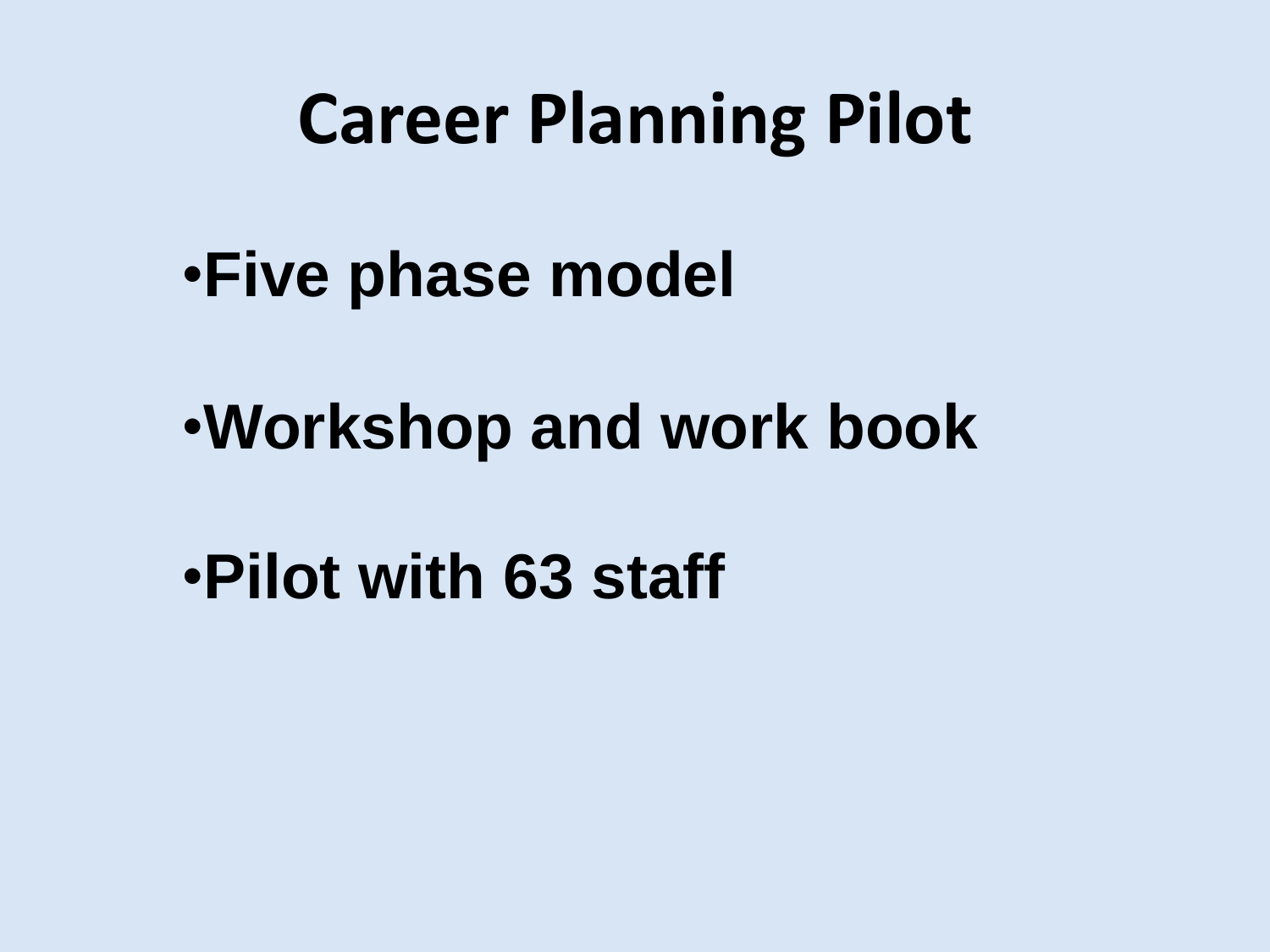#### **Career Planning Process**

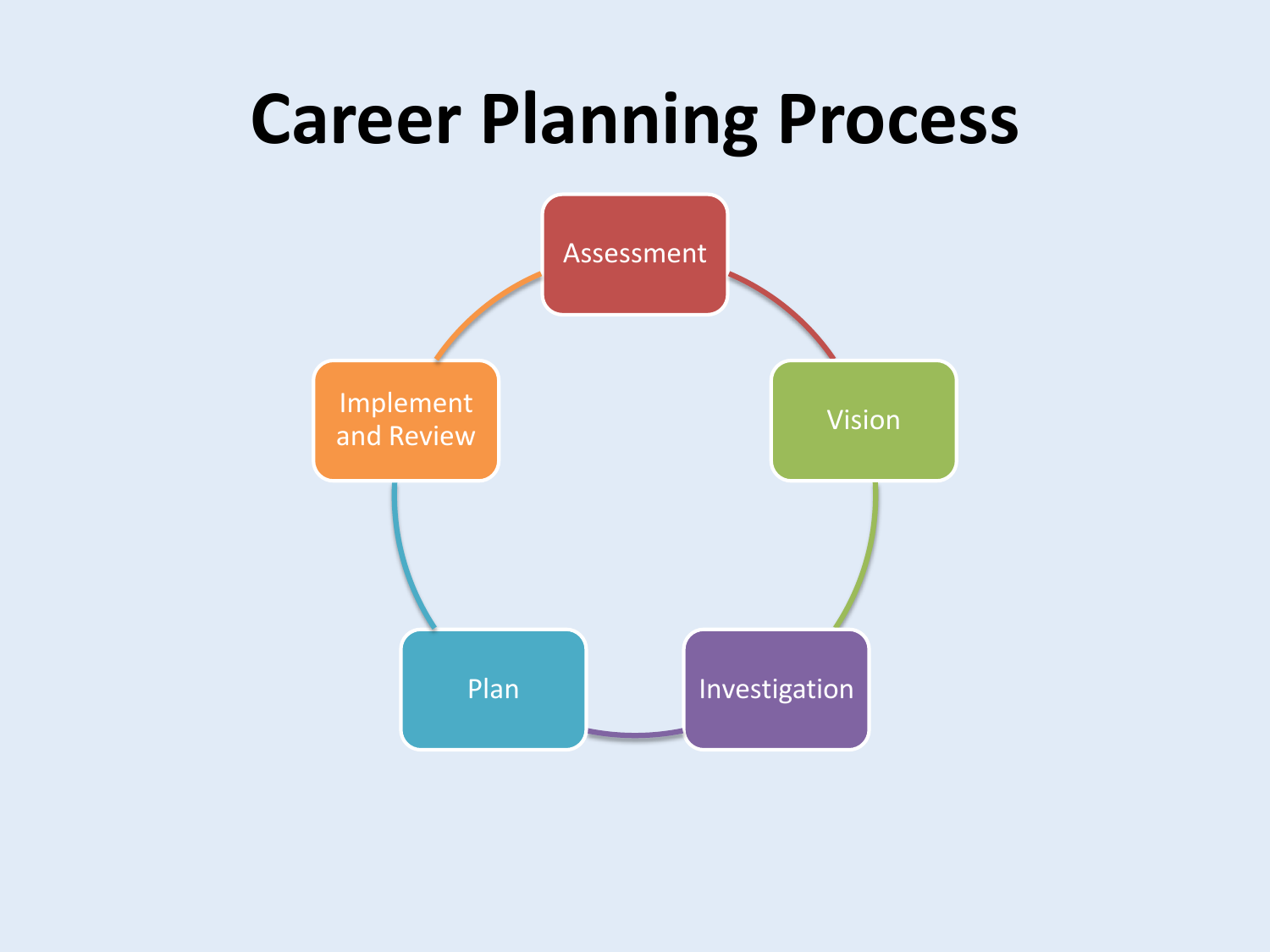#### **Initial Feedback**

**TPH investment in staff.**

**Workshop and work book**

**Length of workshop**

**Facilitation of workshop** 

**Differing learning needs**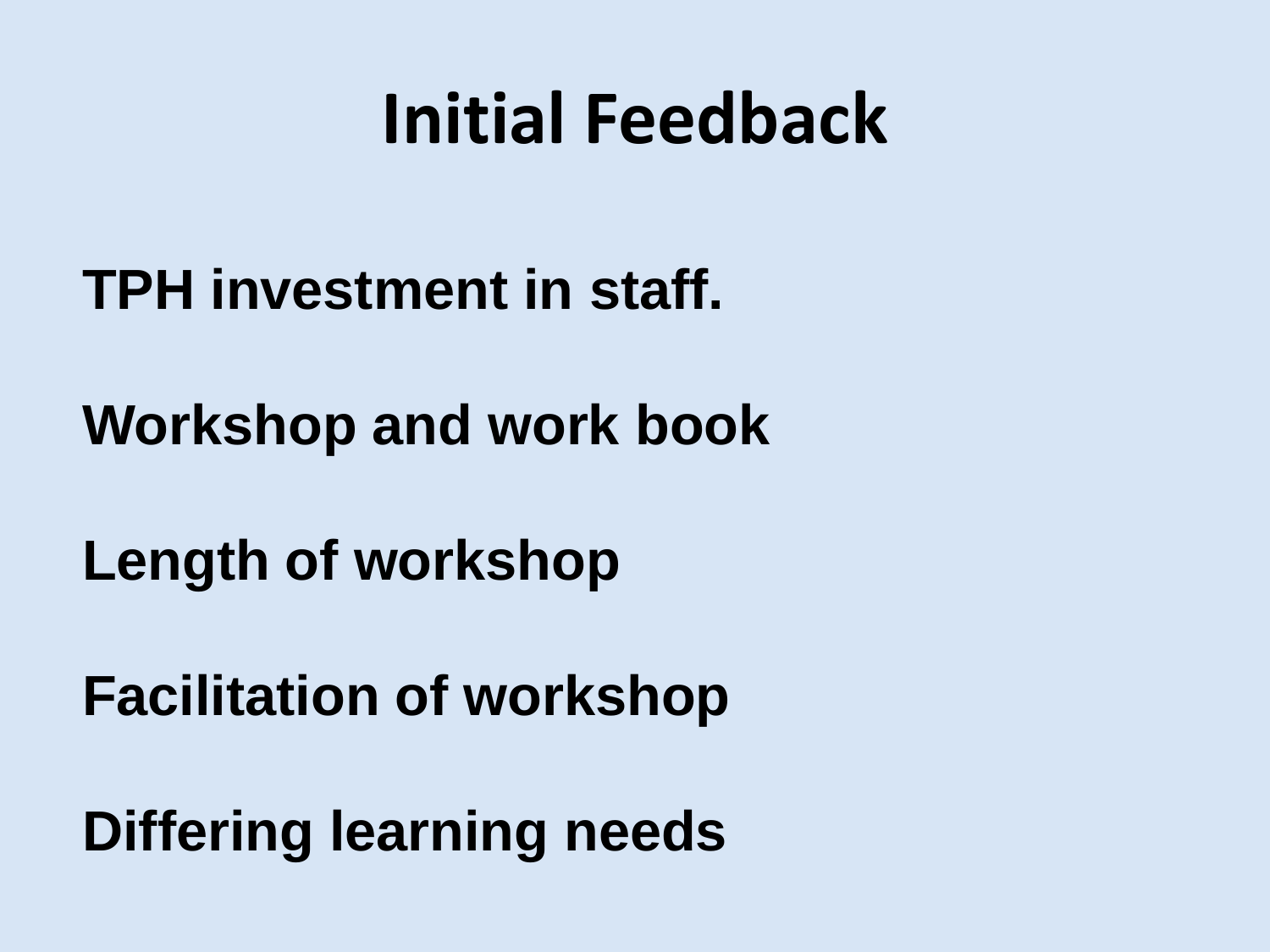#### **Follow-up Survey**

#### **Highlights of Results**

- •workshop length
- •pre-workshop homework
- •recommendations to other staff
- •completion of workbook
- •personal sharing at workshop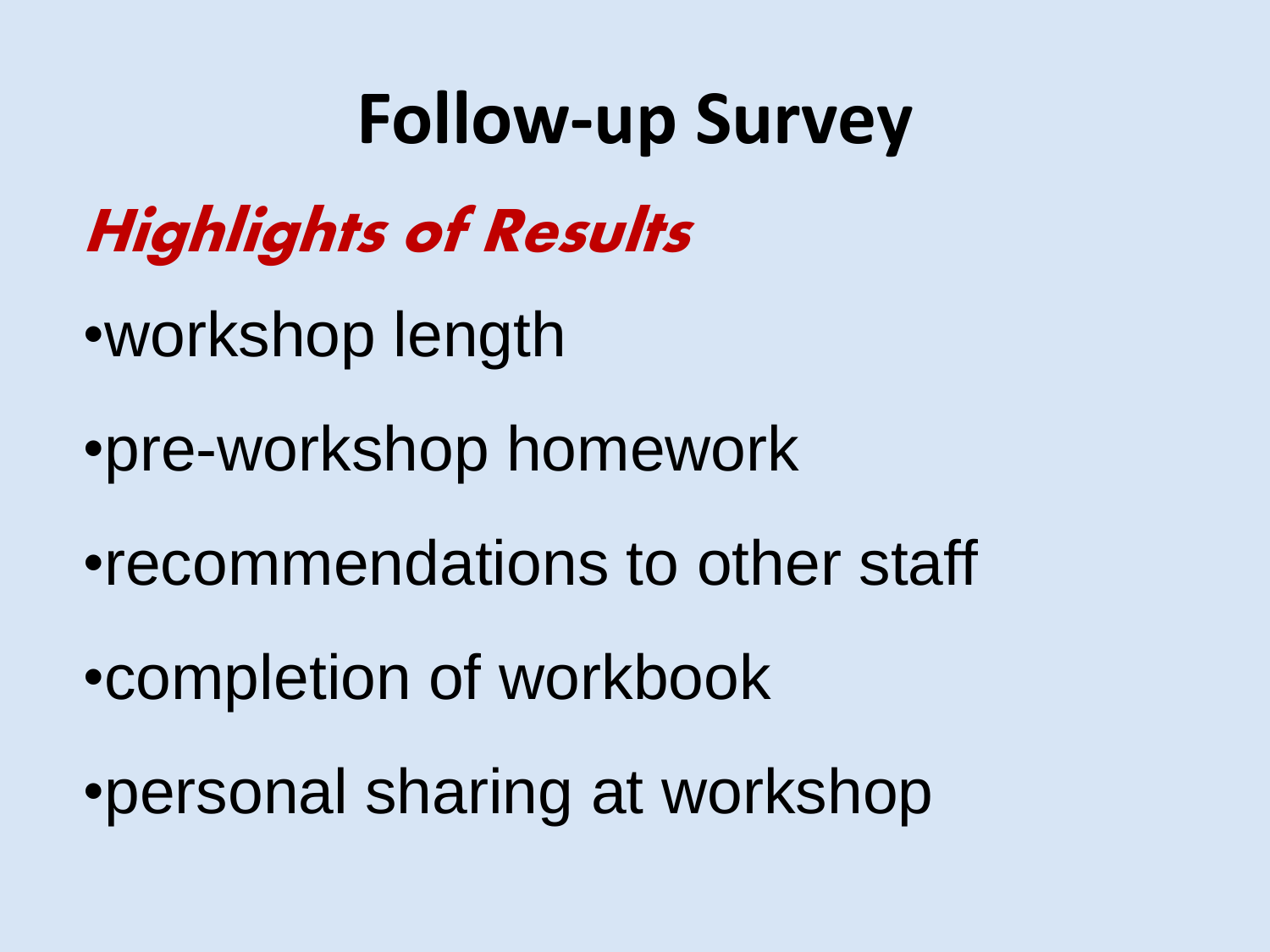#### **Revision Goals**

- •**Relevant to a wide audience**
- •**Options for career planning**
- •**Completion of exercises**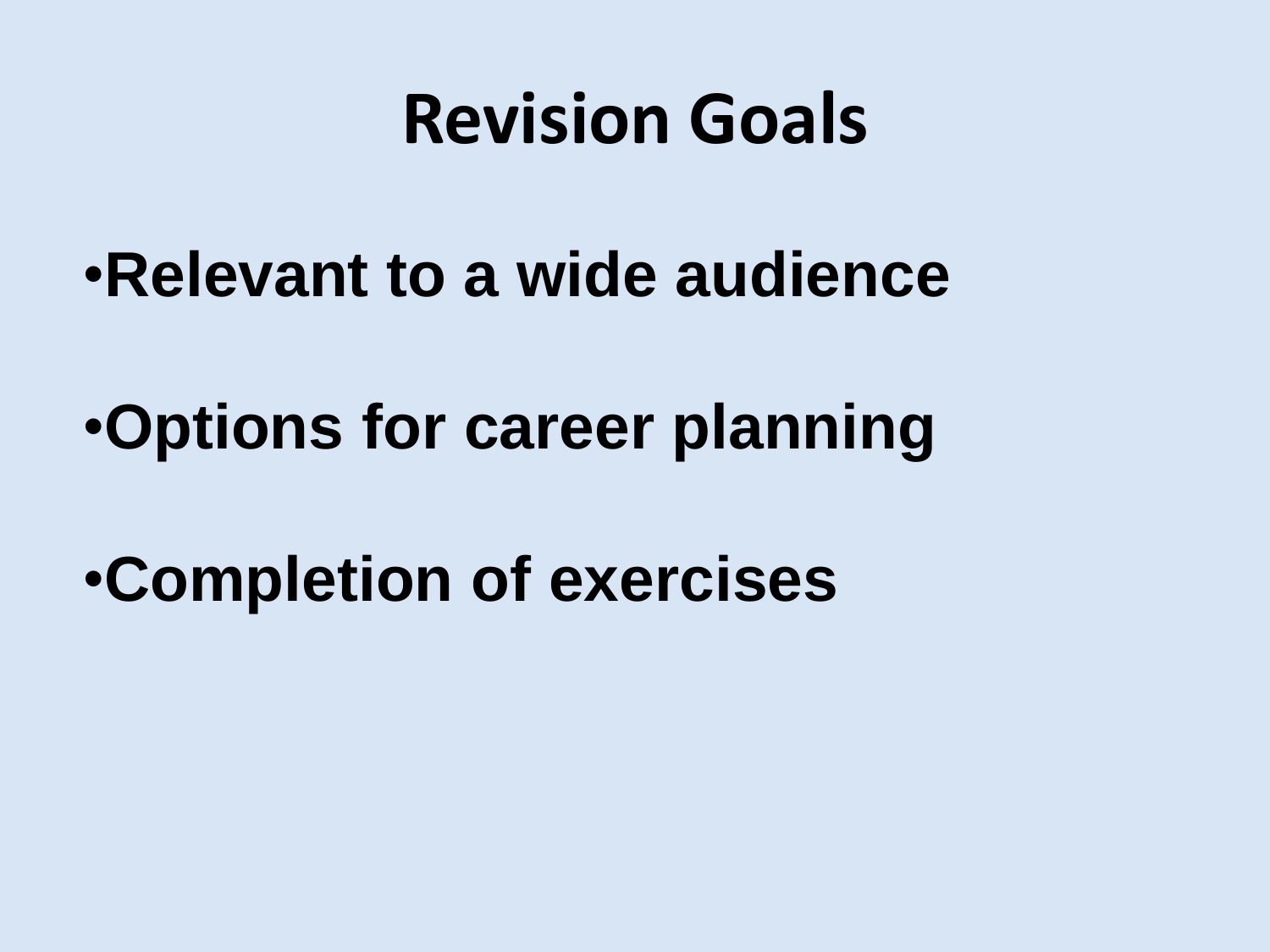### **Revisions**

- •**Blended model approach**
- •**Assessment of registrants**
- •**Strategy for exercise completion**
- •**Increased interactivity for workshop**
- •**In-depth investigation phase**
- •**Resource development**